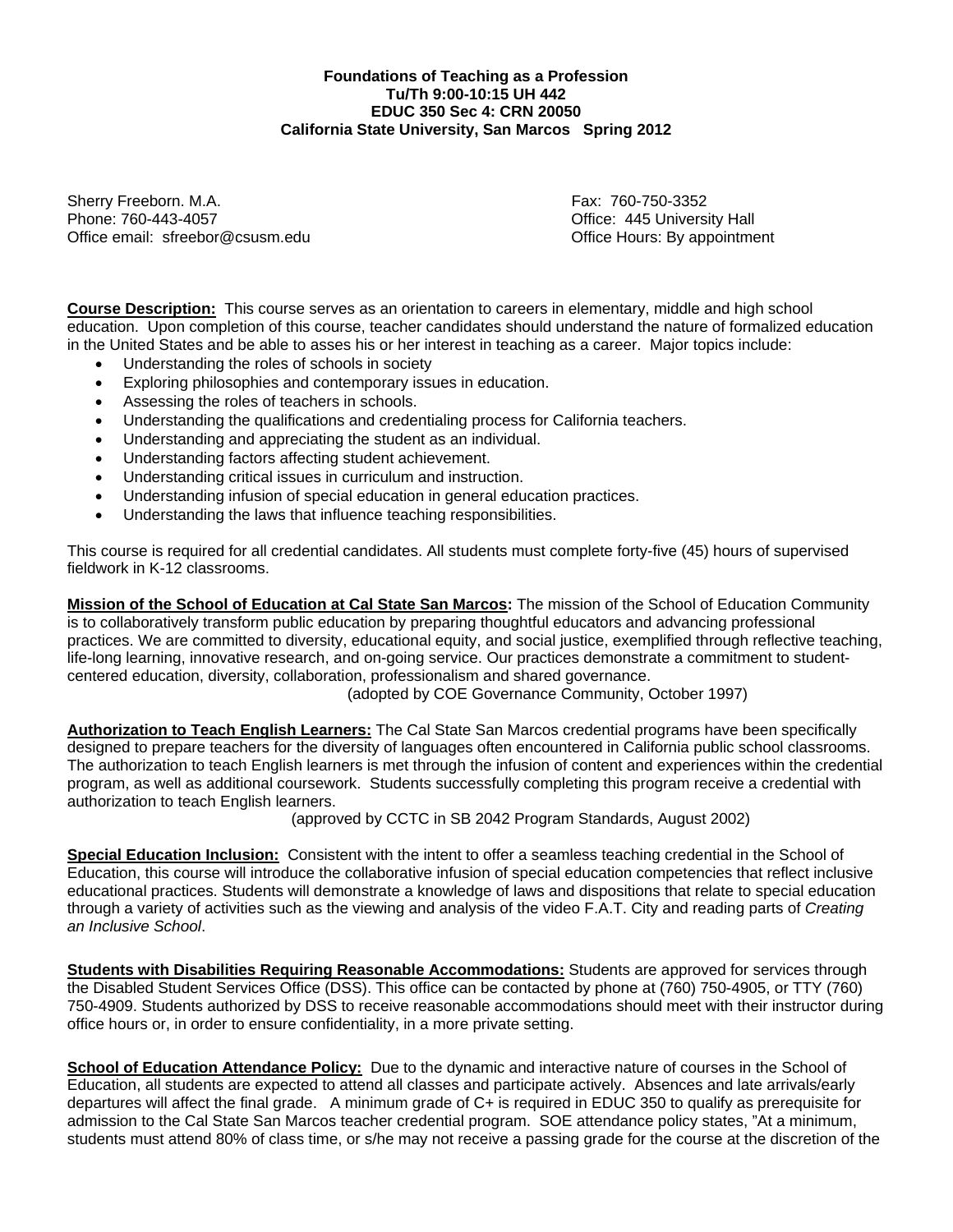instructor. Individual instructors may adopt more stringent attendance requirements." Should students have extenuating circumstances, please contact the instructor as soon as possible. In this section of EDUC 350, the following attendance policy will apply: One class session may be missed without penalty to your grade. Each additional missed session will drop your final grade by 1/3 grade point (A to A-, A- to B+, etc.). If you miss four or more class sessions, you will receive an F.

**Credential Program Recommendations:** As one of several evaluation methods, EDUC 350 course instructors are asked for feedback concerning credential candidates who are applying for programs at Cal State San Marcos. Keep in mind that your professionalism and hard work in this class not only affect your course grade, but also indicate your readiness for a credential program.

**Fieldwork:** In addition to in-class work, assigned readings and projects, students will participate in forty-five (45) hours of supervised fieldwork assignments in a variety of public school settings. Details on the fieldwork are found on the Cougar Courses site. Documentation of these hours is required to receive a grade in EDUC 350. Cal State San Marcos students are expected to adhere to professional standards in their dress and behavior in the field. Required clearances (fingerprints, TB test) are the responsibility of the student. A letter of recommendation (usually from the classroom teacher where most of the fieldwork is done) is a requirement for admission to the Cal State San Marcos Teacher Credentialing programs.

## **All University Writing Requirement**

Every course at the university must fulfill the university's writing requirement of at least 2,500 words. In EDUC 350, this is accomplished through the following written assignments: Teacher Interview, Philosophy Paper, Reading Logs, and The Outsider.

## **CSUSM Academic Honesty Policy**

Students will be expected to adhere to standards of academic honesty and integrity, as outlined in the Student Academic Honesty Policy. All written work and oral presentation assignments must be original work. All ideas/materials that are borrowed from other sources must have appropriate references to the original sources. Any quoted material should give credit to the source and be punctuated with quotation marks.

Students are responsible for honest completion of their work. There will be no tolerance for infractions. If you believe there has been an infraction by someone in the class, please bring it to the instructor's attention. The instructor reserves the right to discipline any student for academic dishonesty in accordance with the general rules and regulations of the university. Disciplinary action may include the lowering of grades and/or the assignment of a failing grade for an exam, assignment, or the class as a whole.

Incidents of Academic Dishonesty will be reported to the Dean of Students. Sanctions at the University level may include suspension or expulsion from the University.

## **Plagiarism:**

As a student and future educator, each student is expected to do his/her own work and to contribute equally to group projects and processes. Plagiarism or cheating is unacceptable under any circumstances. If you are in doubt about whether your work is paraphrased or plagiarized see the Plagiarism Prevention for Students website http://library.csusm.edu/plagiarism/index.html. If there are questions about academic honesty, please consult the University catalog.

 **Use of Technology:** Students are expected to demonstrate competency in the use of various forms of technology (i.e. word processing, electronic mail, Cougar Courses, use of the Internet, and/or multimedia presentations). Specific requirements for course assignments with regard to technology are at the discretion of the instructor. Keep a digital copy of all assignments for use in your teaching portfolio. All assignments will be submitted online. Details will be given in class.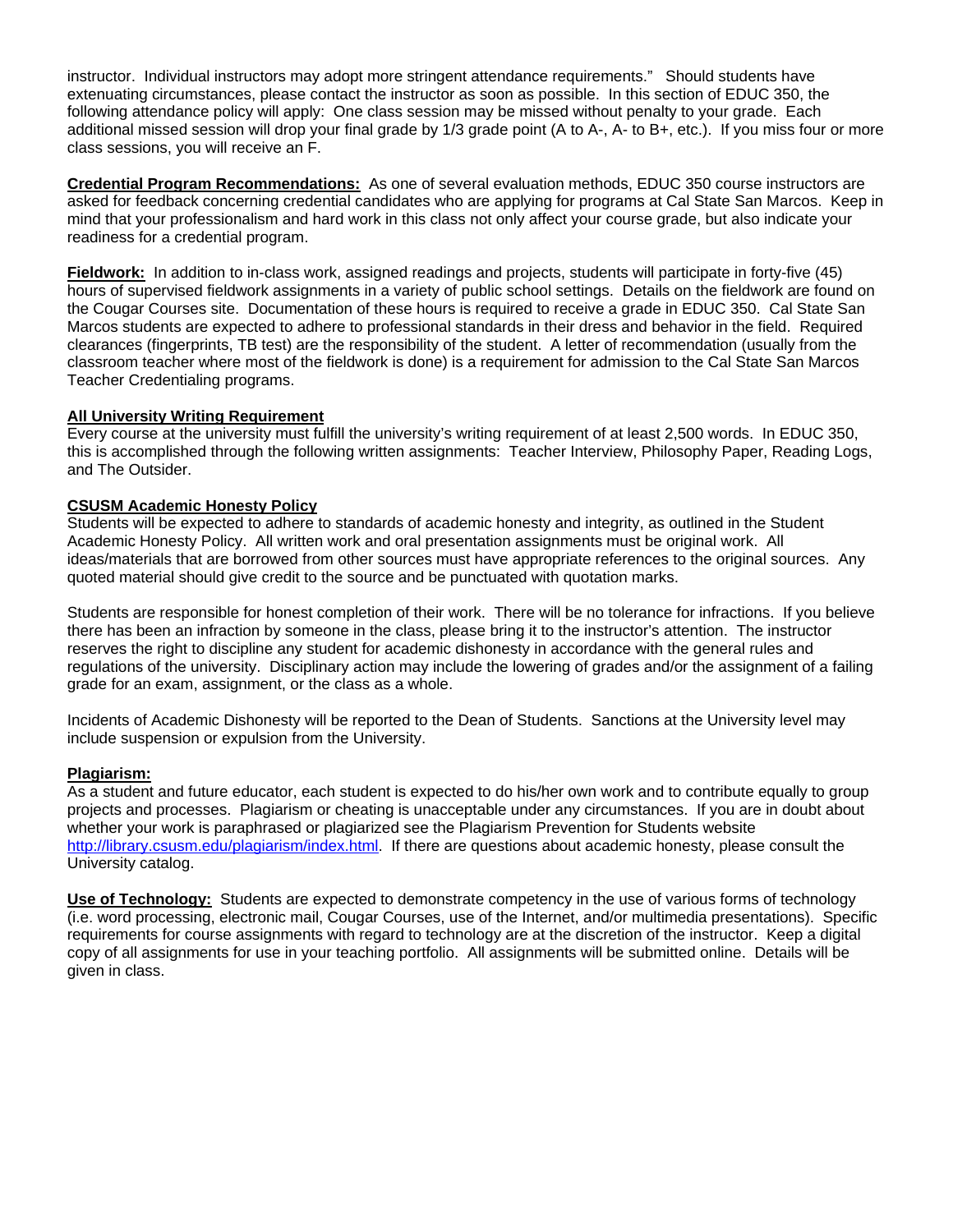## **Electronic Communication Protocol**

Electronic correspondence is a part of your professional interactions. If you need to contact the instructor, email is often the easiest way to do so. It is my intention to respond to all received emails in a timely manner. Please be reminded that email and online discussions are a very specific form of communication, with their own nuances and etiquette. For instance, electronic messages sent in all upper case (or lower case) letters, major typos, or slang, often communicate more than the sender originally intended. With that said, please be mindful of all email and online discussion messages you send to your colleagues, to faculty members in the School of Education, or to persons within the greater educational community. All electronic messages should be crafted with professionalism and care. Things to consider:

- Would I say in person what this electronic message specifically says?
- How could this message be misconstrued?
- Does this message represent my highest self?
- Am I sending this electronic message to avoid a face-to-face conversation?

In addition, if there is ever a concern with an electronic message sent to you, please talk with the author in person in order to correct any confusion.

**Class Participation and Professionalism:** Students will engage in student-centered learning each class session, and will be expected to actively participate. As an assignment, you will self-evaluate your participation and professionalism in class. You will answer the following questions:

- Do you participate in class discussions productively, sharing your knowledge and understandings?
- Do you interact productively with your peers, taking on a variety of roles (leader, follower, etc.)?
- Do you contribute appropriately to group work—do you "do your share"?
- Are you able to accept others' opinions?
- Are you supportive of others' ideas?
- Do you support your peers during their presentations?
- Can you monitor and adjust your participation to allow for others' ideas as well as your own to be heard?

**Course Requirements:** Teacher education is a professional preparation program. It is expected that students will come to class prepared to discuss the readings, submit required assignments, and participate in class activities. Students are expected to adhere to academic honesty and integrity, standards of dependability, confidentiality and writing achievement. Because it is important for teachers to be able to effectively communicate their ideas to students, parents, colleagues, and administrators, writing that is original, clear and error-free is a priority for the School of Education. It is expected that work will be turned in on time. Please discuss individual issues with the instructor. Points will be deducted if assignments are submitted late (10% penalty per day late; no credit will be awarded if the assignment is one week late).

#### **Required Texts:**

Nieto, Sonia. (2006). *Why We Teach*. NY: Teachers College Press. ISBN 0807745936, Approximately \$17 - 22.

Grant, Carl. A. & Gillette, Maureen. (2005). *Learning to Teach Everyone's Children: Equity, Empowerment and Education that is Multicultural.* Thomson & Wadsworth. ISBN 0-534-64467-8, Approximately \$ 75 - 100

Villa, R. A. and Thousand, J. S. (2005). *Creating an Inclusive School* (2nd ed.). Alexandria, VA: Association for Supervision and Curriculum Development. , ISBN 0-87120-251-4, Approximately \$21 - 27

## **Assignments and grading:**

1. Reading log 10 points and 10 points are not been applied to the control of the control of the control of the control of the control of the control of the control of the control of the control of the control of the contr

The reading log provides an opportunity to reflect on learning about teaching through the assigned readings for each session. In the reading log, do not summarize. Instead, respond to the readings: agree, disagree, note specific ideas, etc. Entries should be at least one paragraph in length per week. Log entries for Tuesday's class must be submitted via the Cougar Courses site by the *prior* Saturday at 11:55 PM. See the schedule for readings. The log will be graded holistically; you will either receive full credit or none.

No credit will be given for late submissions of reading logs. In extraordinary circumstances, if you do not have access to Cougar Courses for a timely submission, you may email the log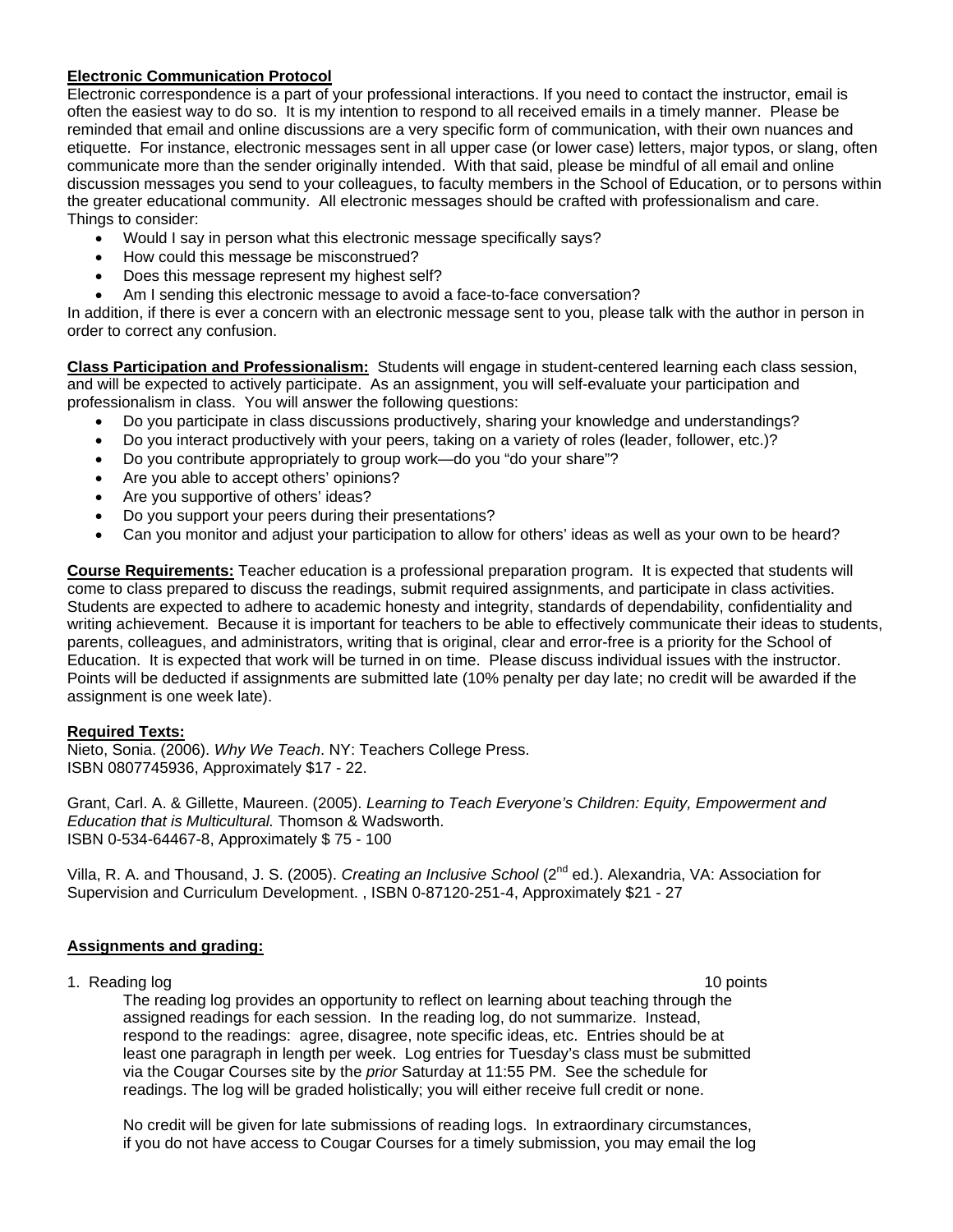entry to me by Saturday, at 11:55 PM at sfreebor@csusm.edu. Later, as soon as you reestablish Cougar Courses access, you will resubmit on Cougar Courses.

2. Current events in education 1 point 1 point 1 point 1 point Sign up for a date when you will be responsible for presenting an item from the week's news in K-12 education (5 minutes maximum). The item may be from television, radio, internet (e.g., www.edweek.org/), newspaper, or magazine, and may pertain to local, national, or international issues. You will summarize and present the importance of the news for your classmates. Be sure that you make a connection to future teachers in California if the news is from afar. After you present your current event, go to the Cougar Courses site and submit a one-sentence report as the "Current Events" assignment (the date, topic, and source of your report), so that you can receive credit. You must submit your report by May 11.

- 3. Culture Connection **4 and 2 and 2 and 2 and 3 and 3 and 4 and 4 and 4 and 4 and 4 and 4 and 4 and 4 and 4 and 4 and 4 and 4 and 4 and 4 and 4 and 4 and 4 and 4 and 4 and** Attend a lecture, art gallery, concert, poetry reading, play, or museum. Think about how you can connect the content to teaching and learning. Write a 300-500-word reflection that details your experience and connections. The reflection is due via Cougar Courses by May 11.
- 4. Interview of a teacher 10 points and the set of a teacher 10 points of a teacher 10 points of a teacher 10 points of a teacher 10 points of a teacher 10 points of a teacher 10 points of a teacher 10 points of a teacher Details are below. The written report is due via the Cougar Courses site on Feb 13.
- 5. The Outsider (Inclusion assignment) 10 points 10 points

Details are below. The written report is due via the Cougar Courses site on Apr 10.

6. Classroom observation reports 20 points

Using the classroom observation instrument provided online, write up five observations in your field sites. The template is on the Cougar Courses site under Fieldwork Instructions and is also on the School of Education website at the top of the syllabus webpage. You must submit one written observation from each of these four types of school settings: Elementary, Middle, High, and Special Setting; the fifth written observation is from any setting (your choice). Submit these via the Cougar Courses site as instructed on Mar 10 and Apr 28. Turn in your Classroom Observation Record (timesheet) and Report Summary (distribution report) in class on Apr 28. If you do not complete the classroom observations, you will receive a grade of INC for the course.

7. Contemporary issues research 20 points

Choose (1) an issue that interests you (from the topics given to you by the instructor) and (2) one or two partners with whom to work. Research the issue and prepare an oral report to share in class. The report should describe and analyze the issue in approximately 15 minutes. You will present on April 24, 26 and May 1, 3, 8 10. When you present your research orally, provide a one-page summary and a reference list for your classmates. Each partner must submit the one-page summary to the Cougar Courses site to receive credit for this assignment. The one-page handout is due to Cougar Courses on May11.

8. Personal philosophy of schooling, learning, and teaching 15 points 15 points Details are below. The written report is due via the Cougar Courses site on May 5.

9. Participation 10 points and the set of the set of the set of the set of the set of the set of the set of the set of the set of the set of the set of the set of the set of the set of the set of the set of the set of the This course is designed for active learning during class sessions. In order for this course to succeed for individuals and the group, students must come to class prepared to discuss assigned readings/topics and to participate in class activities. See details above in "Class Discussions and Participation." You will submit a self-assessment on Cougar Courses by May 11. The instructor will consider your self-assessment when assigning points for this assignment.

Grades will be determined by the total number of points earned (100 points possible):

 $A = 93 - 100$  $A - 90 - 92$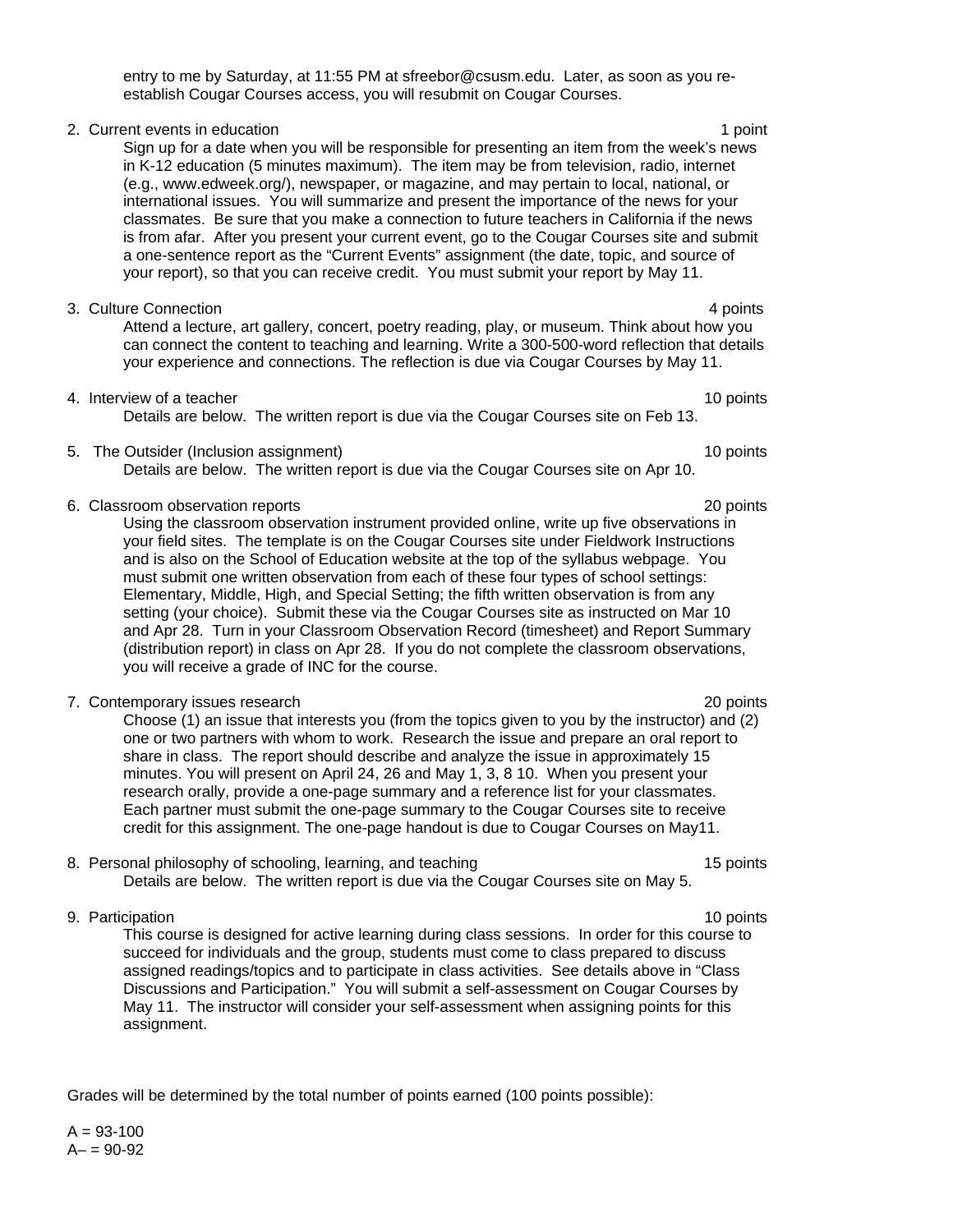$B+ = 87-89$  $B = 83 - 86$  $B = 80 - 82$  $C+= 77-79$  $C = 73 - 76$  $C - 70-72$  $D = 60 - 69$  $F = 0.59$ 

# **Assignment: Interview of a Teacher**

In this assignment, you will interview a teacher and write a summary (1,500-2,000 words) of what you learned from him or her. Your purpose is to render a sketch so that your reader may be able to envision the teacher as a person with a distinct philosophy and experience.

#### *Gathering information:*

Interview a current or retired teacher who has had at least 3 years of full–time experience in elementary, middle, or secondary school classrooms. Suggested questions are:

Why did the teacher choose to enter teaching? How attractive was the profession to prospective teachers at that time? What were the other career paths available; were any others seriously considered? Does the teacher have any regrets about becoming a teacher?

What professional education did the teacher have? How helpful was it in learning to teach? At what point did the teacher feel comfortable as a teacher?

What were/are the teacher's goals for the education of students? Have these goals changed over the years?

What career moves (school buildings, grade level, special students, subject matter, etc.) has the teacher made? To what extent were those moves voluntary? For current teachers, are further moves desired? If so, what are they, and why?

What have been the major joys and frustrations of teaching? What would help increase the joys and minimize the frustrations? On what issues does the teacher feel strongly about making changes in the way that schooling occurs now?

How did/does the teacher learn about his/her students' lives and needs? How similar are the backgrounds of the teacher and his/her students? What have been the teacher's experiences with "culture shock" in working with students from different backgrounds?

What are some favorite memories from the teacher's classroom? Does the teacher tend to remember individual students or activities, or are the memories more general?

What does the teacher think of current "hot issues" in education such as the California High School Exit Exam, the No Child Left Behind Act, and merit pay for teachers? How does the teacher take action to address new reforms that impact his/her classroom?

What is the teacher's metaphor for "teaching" or "teacher"? What are the main features of the teacher's approach toward teaching? What has the teacher learned from being a teacher?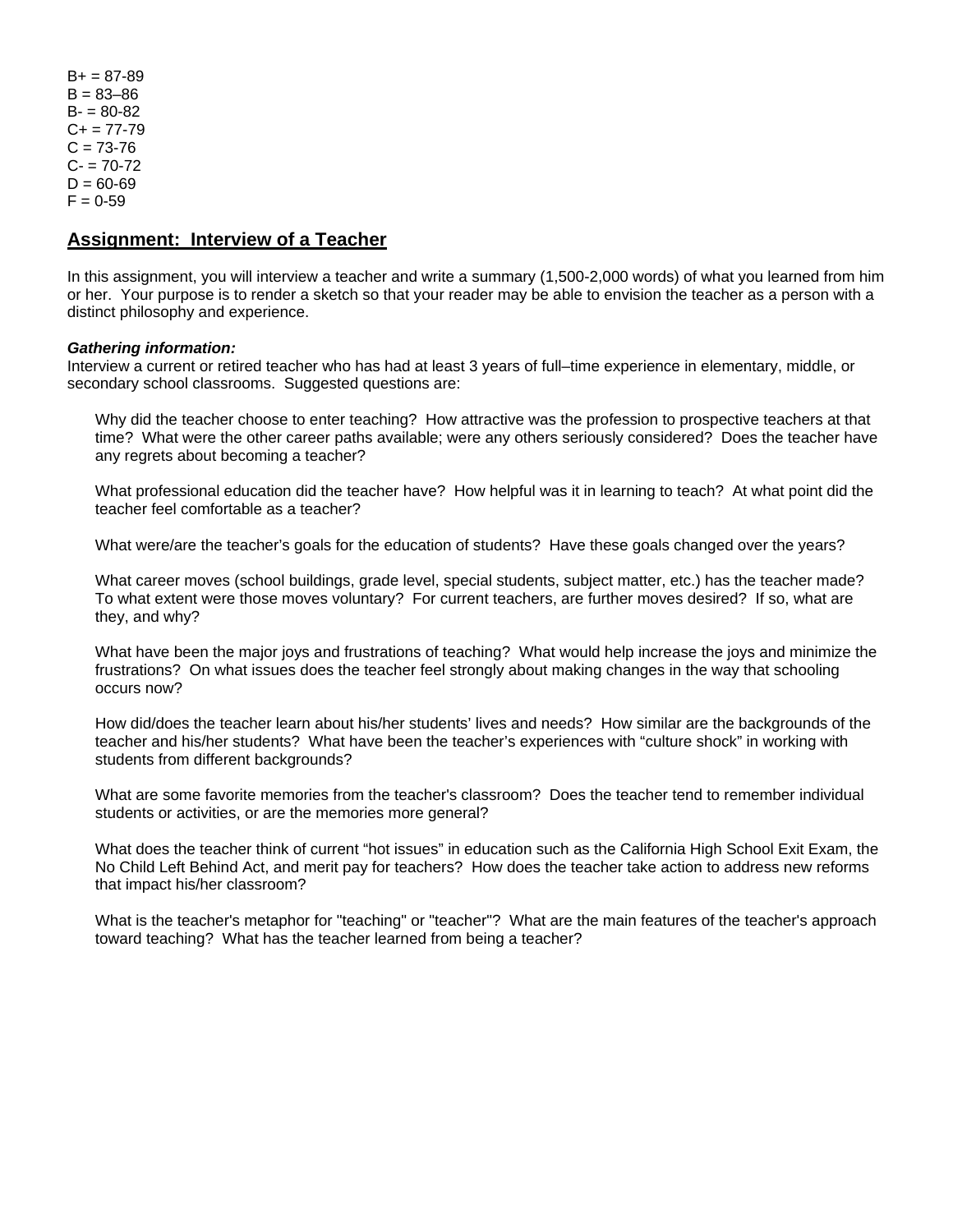## *Analysis:*

After collecting your information, think about what you have learned about this teacher. Focus on a few themes that best characterize what you have heard. Do not try to be all-inclusive. *Protect your teacher's confidentiality by using a pseudonym and masking identifying details.* 

In your analysis, incorporate what you have been learning about becoming and being a teacher. How does your teacher fit within the material addressed in your readings and in class? What issues are raised through your interview? What are the implications of your interview as you think about becoming a teacher? Be sure you include at least one reference to the readings/discussions we have in class.

## *Criteria for evaluation:*

Exemplary papers are characterized by:

Completeness of description of the teacher's experiences and views Explanation of how the teacher interview relates to your thinking about teaching Integration of coursework (readings + discussions) into the analysis Correct grammar, syntax, spelling

# **Assignment—The Outsider**

Many students with special needs come to view themselves as "outsiders" because they are labeled as different from the typical student. But most of us experienced some sense of being an outsider during our K-12 years. After reading chapters 1-3 in Villa/Thousand's *Creating an Inclusive School* and at least two of the *Voices of Inclusion*, write a reflective essay (1,000-1,500 words) in which you comment on your own (or a friend's) school experience in which you may have felt like an outsider. Reasons could include differences due to gender, religion, looks, beliefs/interests, family situation, academic ability, etc. Make at least one specific connection to the VT text. Consider the following questions:

What personal characteristics fostered your (or your friend's) feelings of being an outsider? How did you react to and cope with the situation?

Did you share your experience with any teachers or other school personnel? Did any of them assist you? What could school staff, parents or friends have done to help?

In what ways did this experience change you? Did you "learn" from this experience?

How might this experience make you a more sensitive and effective teacher?

*Criteria for evaluation:* Exemplary papers are characterized by:

Addressing the questions above in a thoughtful/analytical manner Integration of the Villa/Thousand text in the paper Correct grammar, syntax, spelling

# **Assignment: Philosophy of Schooling, Learning, and Teaching**

Write a paper (2,000-2,500 word) that explains your personal philosophy of schooling, learning and teaching. Follow the template below, and self-assess before you turn in the paper.

#### **Paper Introduction**

Describe the level of schooling and subject field(s) you hope to teach. Name your philosophy (or combination of philosophies) as described by Grant & Gillette Ch 8. Explain why you are attracted to this philosophical stance. Is it due to your own schooling and/or background, what you've seen in schools since your own school days, the influence of particular persons, texts, other experiences with children/youth, etc.?

#### **Nature of schooling**

Describe what you believe is the purpose of schooling in a democracy. How will you as a teacher help achieve these purposes? Give at least one concrete example of how you will interact with your students in light of your beliefs.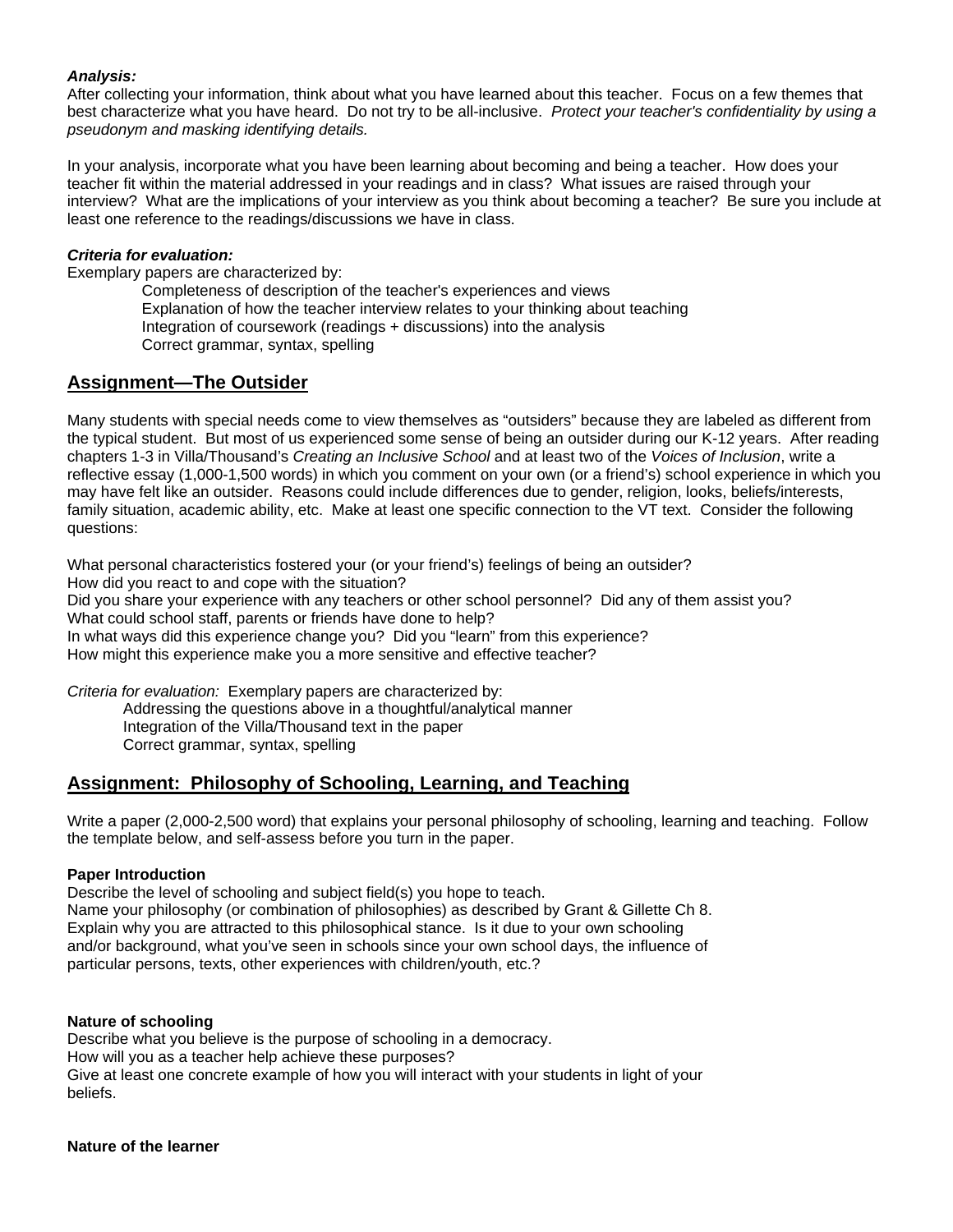Describe what you believe is the nature of the learner.

What are your thoughts about the students you will teach? What do they need from a teacher? Give at least one concrete example of how you will interact with your students in light of your beliefs.

#### **Nature of the teaching/learning process**

Describe what you believe is the nature of the teaching/learning process?.

What do you believe counts as knowledge and how should it be presented?

How will you as a teacher use subject matter and other experiences to guide students toward meaningful learning activities?

Give at least one concrete example of how you will interact with your students in light of your beliefs.

## **Teacher dispositions and actions**

Describe what behavior (disposition/attitude & actions) you will exhibit in order to carry out your philosophical position. Give at least one concrete example of how you will conduct yourself in light of your beliefs.

## **Conclusion**

Recap your philosophy. What are your outstanding questions/concerns/thoughts about becoming a teacher?

## **Criteria for Self- Assessment of Philosophy Paper**

Be sure to self-assess using the following criteria. Submit the self-assessment with your final draft of your philosophy paper (at least one "beefy" paragraph). These are the criteria that will be used to evaluate your philosophy paper.

Exemplary papers have the following characteristics:

**Ideas:** The paper is clear and focused. It holds the reader's attention. Relevant information and details enrich the central theme. Ideas are supported by research, practical knowledge and experience. Conclusions show insight. **Organization:** The organizational structure enhances and showcases the central idea or theme of the paper. An inviting introduction draws the reader in; a satisfying conclusion leaves the reader with a sense of closure and resolution. Sequencing is logical and effective. Thoughtful transitions tie parts together. The paper flows so smoothly, the reader hardly thinks about it.

**Connections**: The paper includes multiple references to EDUC 350 class experiences (specific text selections, class discussions, fieldwork observations, assignments, current events, etc.).

**Voice:** The writer of this paper speaks directly to the reader in a manner that is individual, compelling, engaging, and has personality.

**Sentence Fluency:** The writing has an easy flow. Sentences enhance the meaning. Sentences vary in length and structure. The piece has purposeful and varied sentence beginnings.

**Conventions:** The writer demonstrates a good grasp of standard writing conventions. Spelling is generally correct. Punctuation is accurate. Grammar and usage are correct. Paragraphing tends to be sound. The piece needs very little additional editing.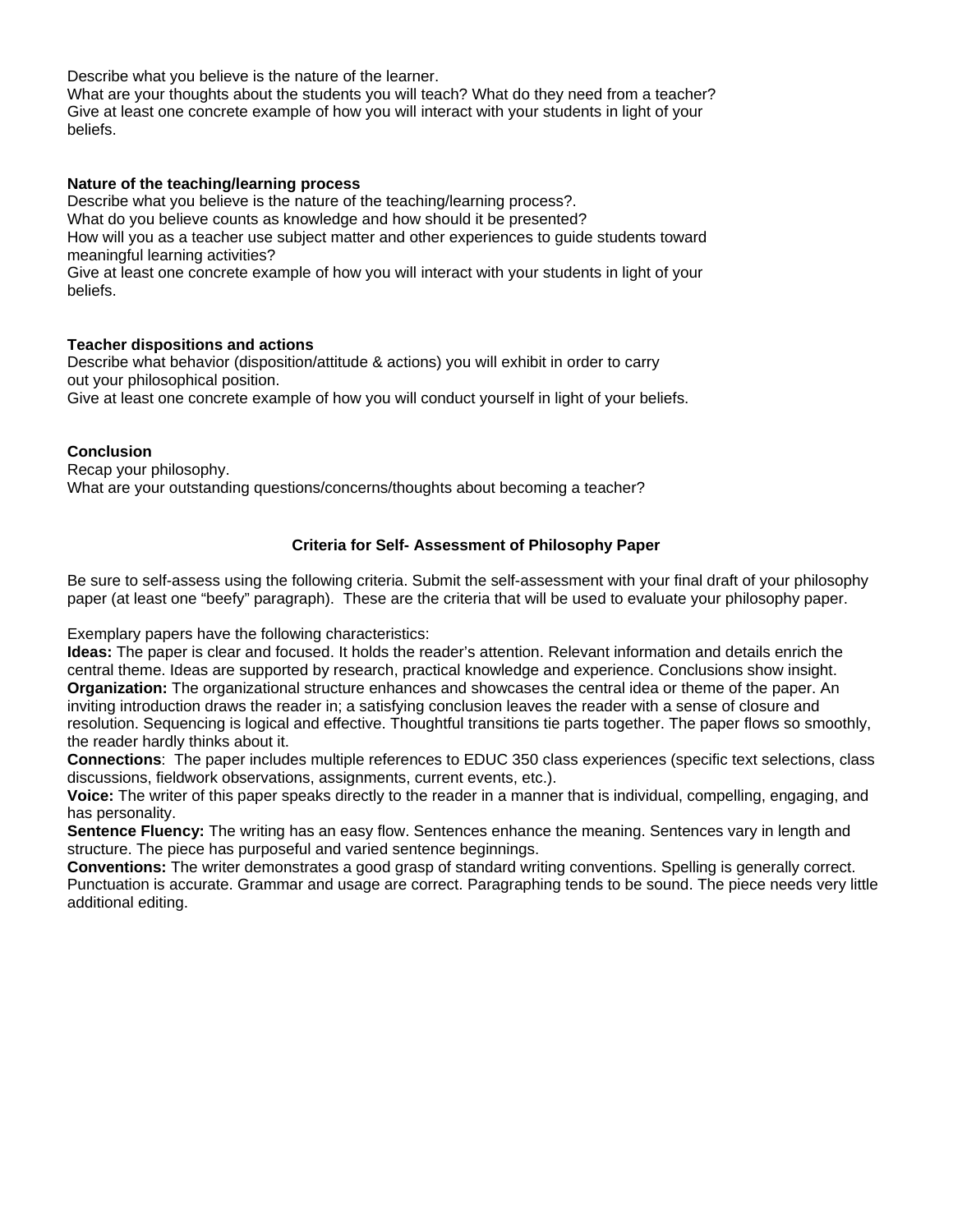# Schedule as of 1/23/12 **Schedule is subject to change at the discretion of the instructor**

| <b>Week</b>    | Class              | Details                                                | Assignments               |
|----------------|--------------------|--------------------------------------------------------|---------------------------|
| 1              | Jan 24 & 26        | Read the field experience guidelines.                  | Access the Cougar         |
|                | Course intro       | Bring questions with you Jan 24                        | Courses website at        |
|                |                    |                                                        |                           |
|                | Why teach?         |                                                        | http://cc.csusm.edu/      |
|                |                    |                                                        |                           |
|                |                    |                                                        | Log 1 due Jan 28: GG Ch   |
|                |                    |                                                        | 6                         |
|                |                    |                                                        |                           |
| $\overline{2}$ | Jan 31 & Feb 2     | Continue work on your teacher interview.               | Log 2 due Feb 4:          |
|                |                    |                                                        | GG Ch 1                   |
|                |                    |                                                        |                           |
|                |                    |                                                        |                           |
|                |                    |                                                        |                           |
| 3              | Feb 7 & 9          |                                                        | Log 3 due Feb 11: GG Ch   |
|                | Schooling in a     |                                                        | 8                         |
|                | democracy          |                                                        |                           |
|                |                    |                                                        | Teacher interview due Feb |
|                |                    |                                                        |                           |
|                |                    |                                                        | 13                        |
|                |                    |                                                        |                           |
| 4              | Feb 14 & 16        | Bring the results of your "What is Your EP?" survey in | Log 4 due Feb 18: GG Ch   |
|                | Philosophical      | Grant/Gillette pp. 300-305 to class today              | 7                         |
|                | perspectives       |                                                        |                           |
|                |                    | Waiver requests for field experience hours must be     |                           |
|                |                    | turned in during class today                           |                           |
|                |                    |                                                        |                           |
|                |                    |                                                        |                           |
| 5              | Feb 21 & 23        | <b>Bring Nieto (skimmed)</b>                           | Log 5 due Feb 24: GG Ch   |
|                | School             |                                                        | 10                        |
|                | Organization       |                                                        | Write 3 questions based   |
|                |                    |                                                        | on reading for panel      |
|                |                    |                                                        | instead of paragraph      |
|                |                    |                                                        |                           |
|                |                    |                                                        |                           |
|                |                    |                                                        |                           |
| 6              | Feb 28 & Mar 1     | Bring Nieto (mostly done)                              | Log 6 due Mar 3: GG Ch 2  |
|                | The lives and work |                                                        |                           |
|                | of teachers        | Guests: Experienced teachers                           | Observations 1 & 2 due    |
|                |                    |                                                        | Mar 10                    |
|                |                    |                                                        |                           |
| $\overline{7}$ | Mar 6 & 8          | Bring Nieto (done)                                     | Log 7 due Mar 10: VT Ch   |
|                | Rights and         |                                                        | 1 and $2$                 |
|                | responsibilities   |                                                        |                           |
|                |                    |                                                        |                           |
|                |                    |                                                        |                           |
| 8              | Mar 13 & 15        | <b>Bring Nieto</b>                                     | Log 8 due Mar 17:         |
|                | School finance &   |                                                        | Reaction to Nieto         |
|                | governance         | Guest: School administrator                            |                           |
|                |                    |                                                        |                           |
|                |                    |                                                        |                           |
| 9              | Mar 27 & 29        |                                                        |                           |
|                |                    |                                                        | Log 9 due Mar 31: Peruse  |
|                | Inclusion          |                                                        | National Middle School    |
|                |                    |                                                        | Association website at    |
|                |                    |                                                        | nmsa.org. React to        |
|                |                    |                                                        | website. The Outsider due |
|                |                    |                                                        | Nov <sub>7</sub>          |
|                |                    |                                                        |                           |
|                |                    |                                                        |                           |
| 10             | Apr 3 & 5          | Nov 1-Work on your Nieto presentations and/or your     | Log 10 due Apr 7: GG Ch   |